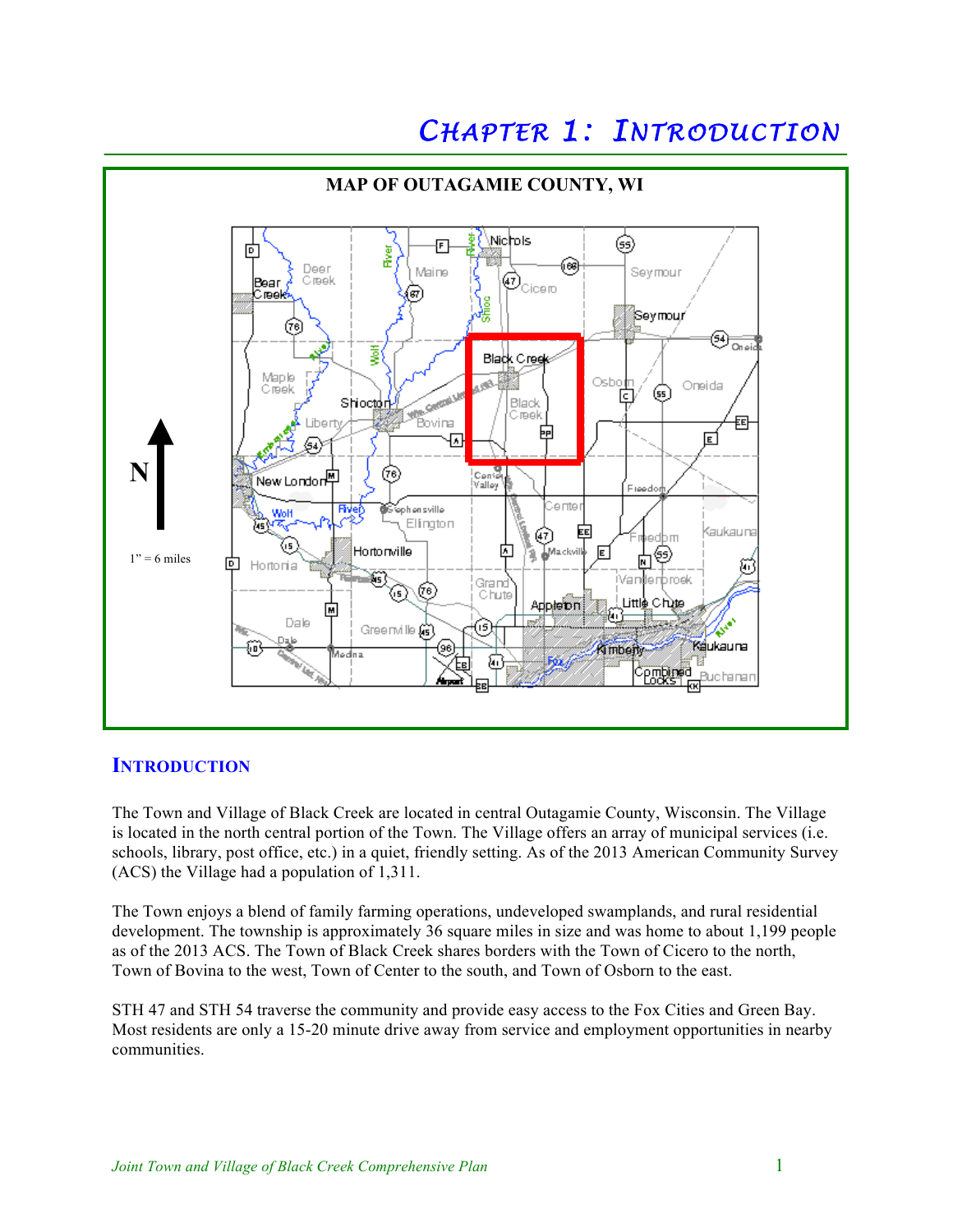## **AREA HISTORY**

The Town of Black Creek was created in 1851, when Outagamie County separated from Brown County. From its beginning, the Town of Black Creek has been a farming community. Today, farming is still important, but faces several challenges. In more recent decades, residential development has become more pervasive as people seek rural locations with easy access to the employment opportunities in the Fox Cities and Green Bay.

The Village of Black Creek was born under an alias on November 31, 1871. On that date, the county register's office in Appleton accepted and recorded a plat submitted by G.A. Randall, Dorr Clark and Thomas J. Burdick. The name of the proposed settlement was Middleburg. Why "Middleburg"? It could have been a reference to its location on the stagecoach route between Appleton and Shawano or its central location in Outagamie County.

At the time the village was being created, the railroad right of way had just been cleared and graded. Track had been laid and the first run was expected soon. In addition a state road running a mile west of the new village had been updated several times by the county board, providing new settlers easier access to the land north of Appleton.

The Village of Black Creek was incorporated in 1904. At the time it was a bustling a prosperous community – home to many businesses and nearly 450 residents.

Today, the Village stands at the crossroads of STH 54 and STH 47. Development along these corridors includes gas stations, a grocery store, restaurants, taverns and other local service businesses. The Village population has grown to more than 1,200 residents. However, the population gains by the Village have not kept pace with the rate of growth in the Town and Outagamie County. The Village also faces a somewhat uncertain future given the proposed STH 47 bypass. This plan is seen as an important tool to ensure the Village is a thriving community well into the  $21<sup>st</sup>$  century.

## **HOW DID THIS PLAN GET STARTED?**

In 2002, the Village of Black Creek and Town of Black Creek decided to initiate a multi-jurisdictional comprehensive planning process. To begin this effort, the Town and Village applied for comprehensive planning grant from the State of Wisconsin. The Town and Village learned in June of 2003 that their grant application was successful.

This decision to develop a Smart Growth Comprehensive Plan was made to ensure that the Town and Village will continue to have a say in land uses

#### **Why Develop a Multi-Jurisdictional Plan?**

Early in the initial planning process, the Town and Village realized that to be successful in their planning efforts, it was imperative that they cooperate. The Village and the Town decided to work jointly in the development of their comprehensive plans. Working jointly on one Comprehensive Plan proved to be a cost-effective alternative to preparing separate plans. As a result of the success of the initial effort the two communities agreed to update the plan as a joint planning process.

decisions after 2010, as is stipulated in the Wisconsin Comprehensive Planning Law (66.1001 Wis. Stats.). Town and Village leaders sought assistance from OMNNI Associates, a consulting firm based in Appleton, WI. OMNNI was selected to facilitate a community-based planning program including visioning, strengths and weakness identification, and the development of GIS-based maps. This community-based planning approach helped the community to identify and address important land use, resource protection and development issues facing Black Creek. The 2015 update process was facilitated by Community Planning & Consulting, a municipal planning firm located in Green Bay.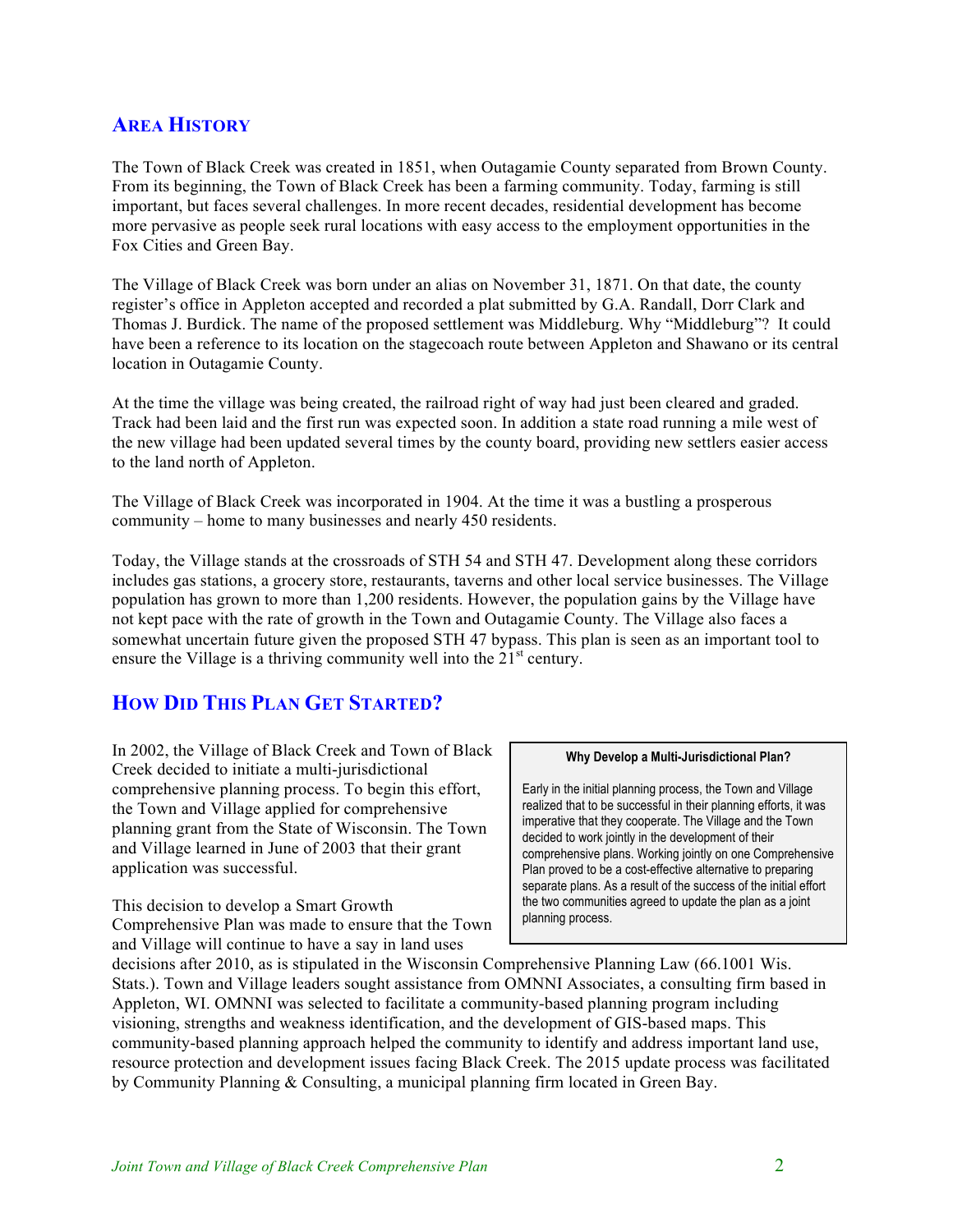## **WHY DEVELOP A PLAN?**

This plan was developed with the general purpose of guiding and accomplishing a coordinated and harmonious development of the Town and Village which will, in accordance with existing and future needs, promote public health, safety, morals, order, convenience, prosperity and the general welfare, as well as efficiency and economy in the process of development.

## **WHAT'S INCLUDED IN THE PLAN?**

This 20-year *Comprehensive Plan for the Town and Village of Black Creek*, includes four major components:

- ! A profile of the demographic, economic and housing characteristics
- ! An inventory and assessment of the environment, community facilities, and natural resources
- ! Visions, goals, objectives and implementation strategies

#### **DEFINITIONS**

**Vision:** An overall statement related to each of the nine required elements expressing the community's expectations for the future. These statements provide a framework and context to consider when making future land use decisions.

**Goal:** A statement that describes, usually in general terms, a desired future condition. Goals will usually only addresses one specific aspect of the vision.

**Objective:** A statement that describes a specific action or condition that is to be attained within a stated period of time. Objectives include ordinances changes, new programs, and other tasks. The objectives serve as a "to do" list to implement the plan. To be effective, objectives must be evaluated regularly and updated as necessary.

Policy: A course of action, or rule of conduct, used to achieve the goals and objectives of the plan. Policies are based on specific research. Therefore, they are developed after vision statements. In some cases, the policies relate closely to the vision, but provide more refined, specific actions.

! A series of land use maps that depicts future land use pattern

The plan was developed under the authority of the Comprehensive Planning Law. The law requires that a 20-year comprehensive plan be developed and adopted by all units of government that wish to have a say in land use decisions. The law authorizes municipalities to prepare and adopt comprehensive plans, singly or in cooperation with other communities, to serve as guides for the development of their communities. The Smart Growth Law defines, for the first time, what is meant by a "comprehensive plan" in Wisconsin. It includes the following nine required elements:

- ! Issues and Opportunities
- **EXECUTE:** Housing
- **Transportation**
- ! Utilities and Community Facilities
- ! Agricultural, Natural and Cultural Resources
- Economic Development
- **Intergovernmental Cooperation**
- Land Use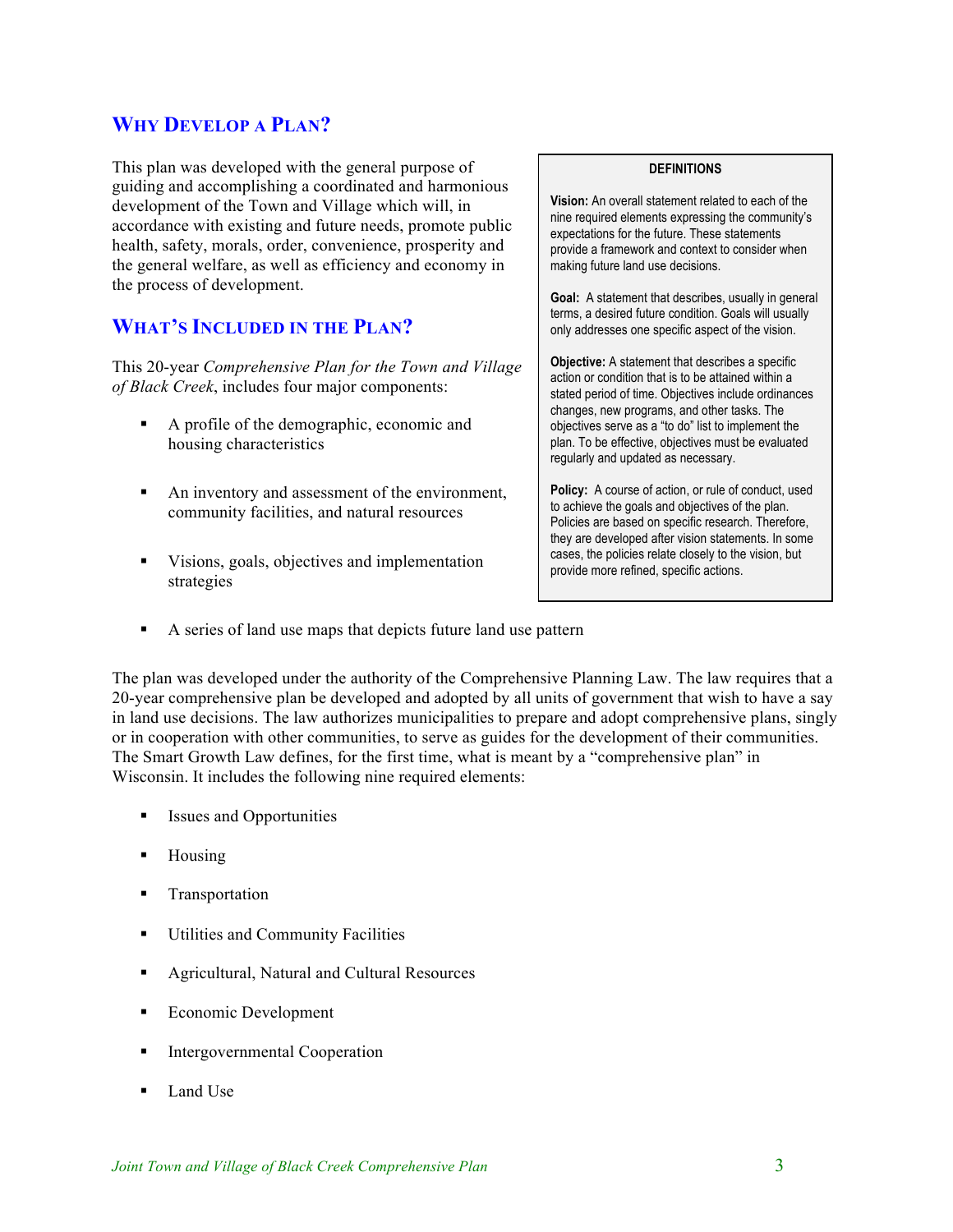#### **Implementation**

In addition, the state requires that these elements be developed in concert with Wisconsin's 14 goals for local planning. The goals include:

- 1. Promotion of the redevelopment of lands with existing infrastructure and public services and the maintenance and rehabilitation of existing residential, commercial and industrial structures.
- 2. Encouragement of neighborhood designs that support a range of transportation choices.
- 3. Protection of natural areas, including wetlands, wildlife habitats, lakes, woodlands, open spaces and groundwater resources.
- 4. Protection of economically productive areas, including farmland and forests.
- 5. Encouragement of land uses, densities and regulations that promote efficient development patterns and relatively low municipal, state governmental and utility costs.
- 6. Preservation of cultural, historic and archeological sites.
- 7. Encouragement of coordination and cooperation among nearby units of government.
- 8. Building of community identity by revitalizing main streets and enforcing design standards.
- 9. Providing an adequate supply of affordable housing for individuals of all income levels throughout each community.
- 10. Providing adequate infrastructure and public services and an adequate supply of developable land to meet existing and future market demand for residential, commercial and industrial uses.
- 11. Promoting the expansion or stabilization of the current economic base and the creation of a range of employment opportunities at the state, regional and local levels.
- 12. Balancing individual property rights with community interests and goals.
- 13. Planning and development of land uses that create or preserve varied and unique urban and rural communities.
- 14. Providing an integrated, efficient and economical transportation system that affords mobility, convenience, and safety that meets the needs of all citizens, including transit-dependent and disabled citizens.

# **PUBLIC INVOLVEMENT**

The *Town and Village of Black Creek Comprehensive Plan* was developed in an environment rich with public input. To gain citizen understanding and support throughout the planning process, the public was provided with a variety of meaningful opportunities to become involved in the process. Public input was facilitated through several meetings and activities and an internet web site. Copies of meeting agendas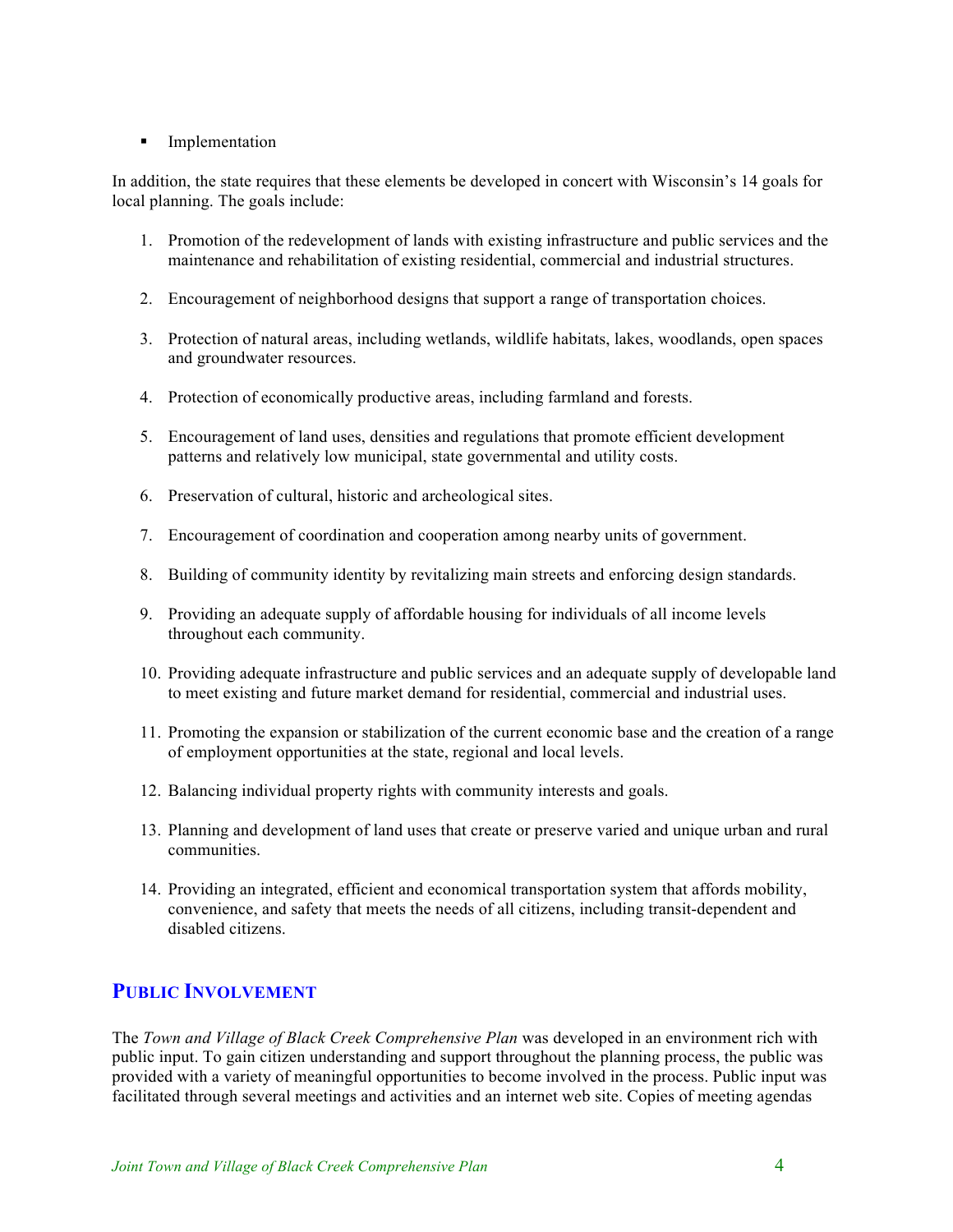and attendance sheets, as well as, the *Public Participation Plan and Adoption Procedures* are provided in the appendices of this document. What follows is a description of some of the primary opportunities for public education and input in the planning program.

## **KICK-OFF AND VISION MEETINGS**

#### Initial Plan Process

The Town "kick-off" meeting for the initial planning process was held on April 30, 2003 at the Town of Black Creek Hall. At that meeting, OMNNI Associates presented an overview of the planning process, and provided general information to the public about smart growth planning and its importance to the Town of Black Creek. The meeting concluded with a discussion of area values (presented at the end of this chapter) and a SWOT Exercise (presented in Chapter 2). Interested residents were advised on how they can keep informed about, and become involved with, the comprehensive planning process.

The Town hosted a Vision Meeting the following week on May 6, 2003 to discuss initial ideas for what the Town would look like in 20 years. An assignment developed by OMNNI was used to facilitate this discussion. The assignment had participants completing a series of statements to get an idea of what the Town would be like in 20-years. For example, one statement started, "*Looking down at the town from an airplane in 20-years one would see…* This assignment allowed residents to be very creative in the way they looked at the Town.

The Village officially kicked-off the initial planning program on June 5, 2003 in the Village Community Room. The same activities completed at the Town "kick-off" meeting were repeated for the benefit of the Village. The Village Vision Meeting was held on June 12, 2003. Again, this meeting followed the same format as the Town meeting.

#### 2015 Plan Update Process

The 2015 update began with Community Engagement Sessions held at the Town Hall on November 20, 2014 and at the Village of Black Creek Community Center on February 2, 2015. Issues presented and discussed during the meetings included:

- ! Defining the role of the Comprehensive Plan
- ! Rationale for updating the plan
- Plan update timeline
- ! Updated demographic data for each community
- ! Visioning Session to guide the update process

Summaries of visions developed during the Engagement Session for each community are presented in Chapter 2: Community Profile.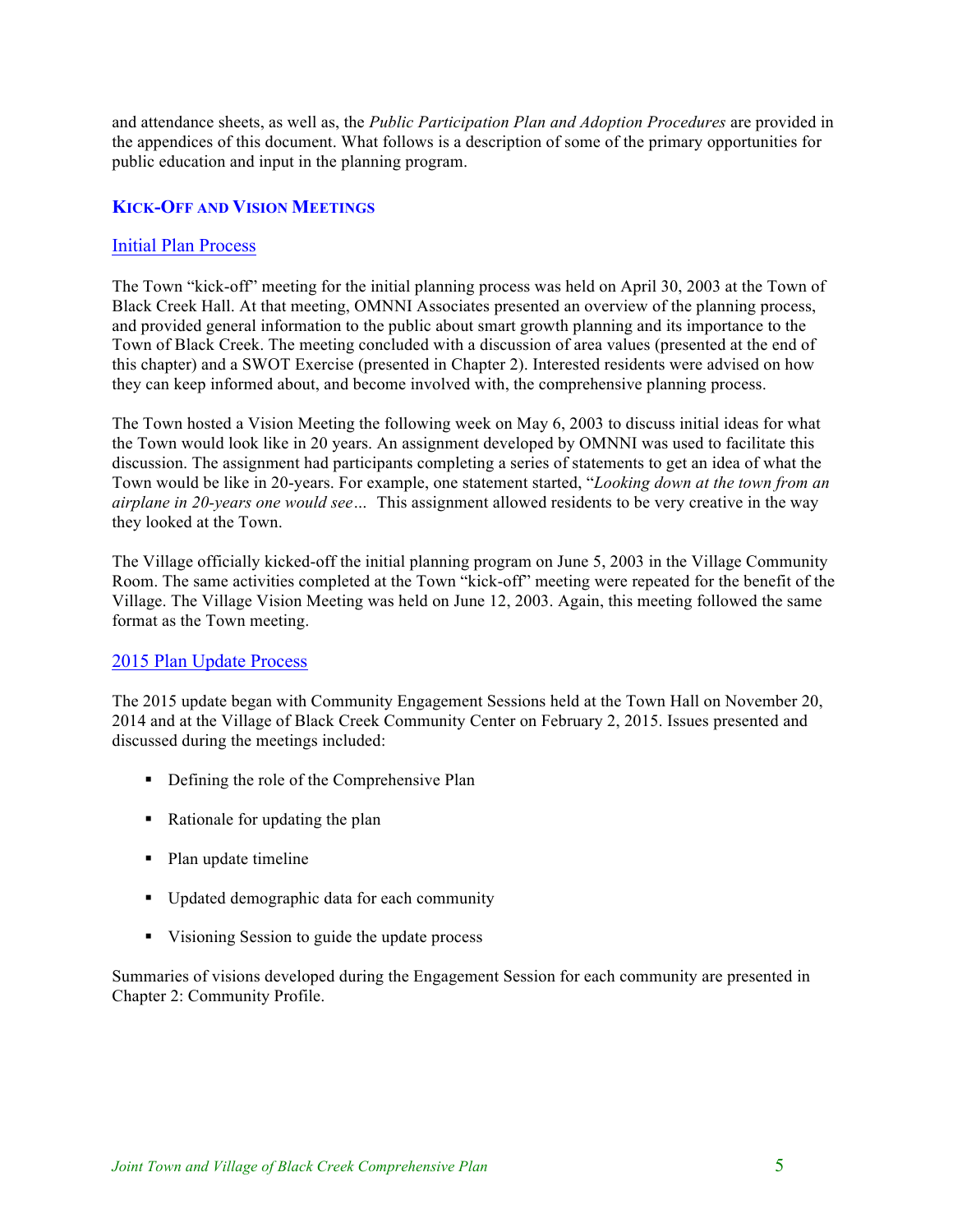#### **JOINT PLANNING MEETINGS**

The Town and Village Plan Commissions convened monthly to review draft text, maps, establish goals and establish priorities for plan implementation. Each of these meetings was duly posted and open to the public.

### **MID-COURSE MEETING**

At the mid-point of the initial planning process, an informational meeting to share with the public what had been happening in the planning program and what was yet to be done was facilitated by OMNNI. At the meeting, OMNNI presented an overview of progress on the planning program, shared the vision statements developed by the Town and Village and encouraged the public to participate in the process to provide additional input.

#### **MAP FORUM**

At the map forum, a preliminary set of plan maps was displayed for residents, property owners and business owners to review and comment upon. This opportunity allowed residents to find "their property" and comment on what they liked or didn't like about the maps they saw. This was also the first opportunity the Town and Village had to see the first *Draft Future Land Use Maps*.

#### **OPEN HOUSE**

The purpose of the plan "open house" was to display the plan maps and text in an informal setting. At the "open house," there were no formal presentations, minutes, or voting. Rather, the maps and plan text were on display for interested residents to review at their own pace. The atmosphere was as casual as possible. Members of the Town and Village Plan Commissions and OMNNI staff were available to answer questions as needed. This meeting was a success in that it allowed the participants to share their ideas in a setting that was much less formal than the public hearing. As a result, more people were able to react to the plan than would have otherwise done so, if only a formal public hearing had been held.

Open houses were also held near the conclusion of the development of the 2015 update.

#### **INTERNET WEB PAGE**

The initial planning program was profiled on an interactive web page hosted on the OMNNI Associates Web Site. The page included meeting schedules, summaries of past meetings, draft maps and plan chapters, and general education materials about the Comprehensive Planning Law. The site was updated on a monthly basis to ensure that the information was current and would effectively inform the public.

During the 2015 update process meeting schedules and summaries and copies of draft plan chapters and maps were posted to websites hosted by the Town of Black Creek, Village of Black Creek, and Community Planning  $&$  Consulting. Additional information was posted to the Community Planning  $&$ Consulting Facebook page.

#### **INTERGOVERNMENTAL MEETING**

As part of the initial planning program, the Town and Village hosted an intergovernmental meeting to present the draft *20-Year Town and Village of Black Creek Future Land Use Map* for initial comment and feedback. Existing or anticipated plans from neighboring units of government, school districts, Outagamie County, the East Central Wisconsin Regional Planning Commission, WDNR and WisDOT were